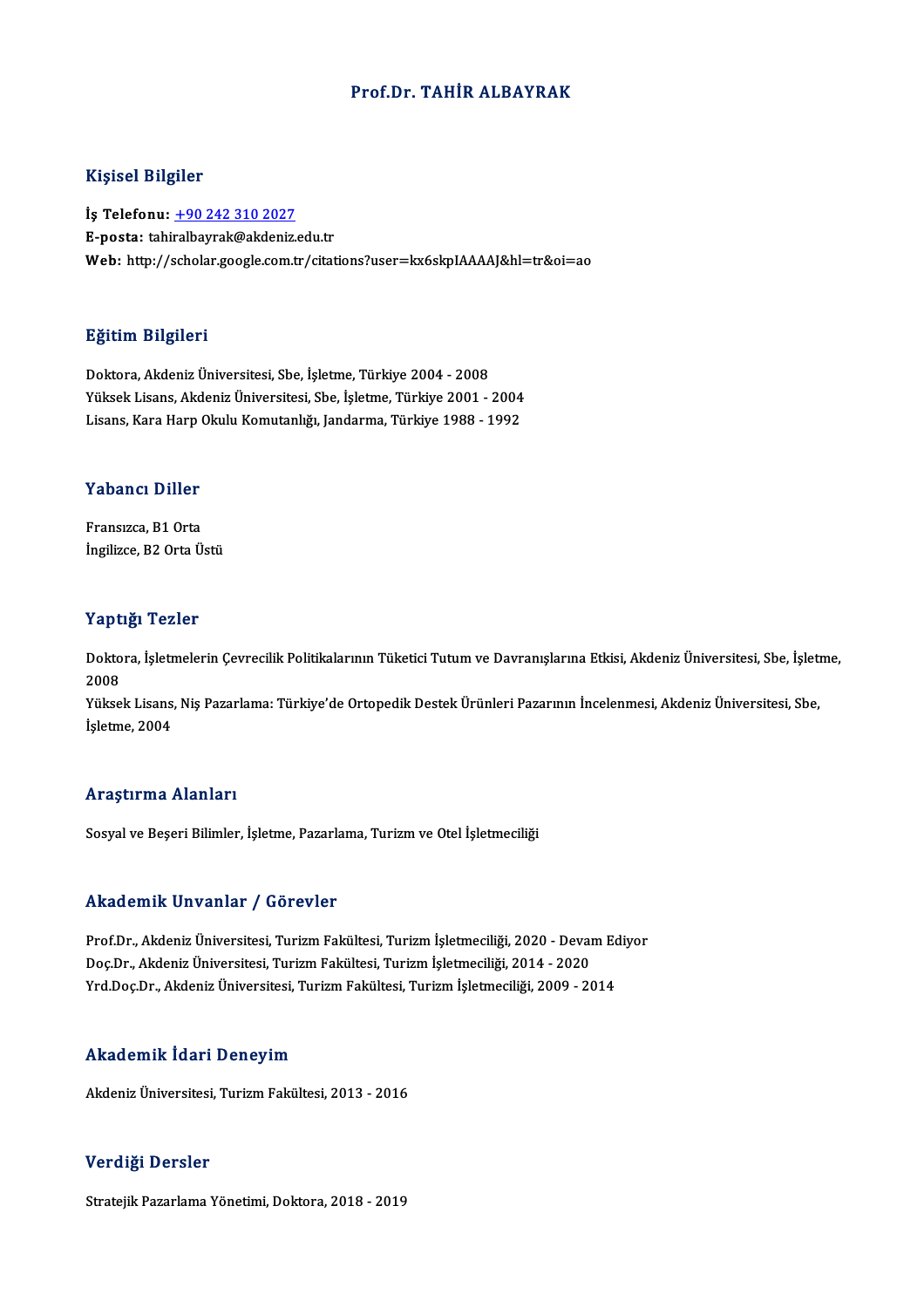Turizm Sektöründe E–Pazarlama ve Bilgi Teknolojileri Uygulamaları, Doktora, 2018 - 2019<br>Marka Vönetimi Vülsek Lisens, 2019, ...2019 Turizm Sektöründe E–Pazarlama ve Bilgi Tek<br>Marka Yönetimi, Yüksek Lisans, 2018 - 2019<br>Markating Lisans, 2018 - 2019 Turizm Sektöründe E–Pazarlam<br>Marka Yönetimi, Yüksek Lisans,<br>Marketing, Lisans, 2018 - 2019<br>Introduction to Business, Lisans Marka Yönetimi, Yüksek Lisans, 2018 - 2019<br>Marketing, Lisans, 2018 - 2019<br>Introduction to Business, Lisans, 2018 - 2019

#### Yönetilen Tezler

Yönetilen Tezler<br>ALBAYRAK T., Backpackers in Turkey: A Motivation Based Segmentation, Yüksek Lisans, S.Yaşar(Öğrenci), 2018<br>ALBAYRAK T., Hac Turizmine Katılan Turistlerin Denevimleri: Meryem Ane Evi Örneğinde Bir Ölsek Cel TONUENIN'I DENIY<br>ALBAYRAK T., Backpackers in Turkey: A Motivation Based Segmentation, Yüksek Lisans, S.Yaşar(Öğrenci), 2018<br>ALBAYRAK T., Hac Turizmine Katılan Turistlerin Deneyimleri: Meryem Ana Evi Örneğinde Bir Ölçek Gel ALBAYRAK T., Backpackers in Turl<br>ALBAYRAK T., Hac Turizmine Katıl<br>Doktora, M.Bideci(Öğrenci), 2018<br>ALBAYBAK T., Engelli Birovlerin T. ALBAYRAK T., Hac Turizmine Katılan Turistlerin Deneyimleri: Meryem Ana Evi Örneğinde Bir Ölçek Geliştirme Çalışr<br>Doktora, M.Bideci(Öğrenci), 2018<br>ALBAYRAK T., Engelli Bireylerin Turizme Katılma Motivasyonları ve Kısıtları, Doktora, M.Bideci(Öğrenci), 2018<br>ALBAYRAK T., Engelli Bireylerin Turizme Katılma Motivasyonları ve Kısıtları, Yüksek Lisans, E.Bağcı(Öğrenci), 2017<br>ALBAYRAK T., Duyguların ve Kişilik Tiplerinin Hizmet Kalite Algısı ve Müşt

ALBAYRAK T., Engelli Bireyle<br>ALBAYRAK T., Duyguların ve<br>Ö.Kocabulut(Öğrenci), 2016<br>ALBAYRAK T. Otallarda Sunı ALBAYRAK T., Duyguların ve Kişilik Tiplerinin Hizmet Kalite Algısı ve Müşteri Memnuniyetine Etkisi, Yüksek Lisans,<br>Ö.Kocabulut(Öğrenci), 2016<br>ALBAYRAK T., Otellerde Sunulan Rekreasyon Hizmetlerinin Müşteri Memnuniyetine Et Ö.Kocabulut(Öğrenci), 2016

ALBAYRAK T., Otellerde Sunulan Rekreasyon Hizmetlerinin Müşteri Memnuniyetine Etkisi, Yüksek Lisans,<br>E.Kadriye(Öğrenci), 2014<br>ALBAYRAK T., Hac Turizmine Katılan Alman ve Rus Turistlerin Motivasyonları: Myra Üzerine Bir Ara

E.Kadriye(Öğrenci), 2014<br>ALBAYRAK T., Hac Turizmine Ka<br>Lisans, M.Bideci(Öğrenci), 2014<br>ALBAYRAK T., Alman, İngiliz ve K ALBAYRAK T., Hac Turizmine Katılan Alman ve Rus Turistlerin Motivasyonları: Myra Üzerine Bir Araştırma, Yüksek<br>Lisans, M.Bideci(Öğrenci), 2014<br>ALBAYRAK T., Alman, İngiliz ve Hollandalı Turistlerin Algıladığı Alışveriş Değe

Lisans, M.Bideci(Öğrenci), 2014<br>ALBAYRAK T., Alman, İngiliz ve Hollandalı Turistlerin Algıladığı Alışveriş Değeri ve memnuniyetlerine Etkisi: Antik Side<br>Örneği, Yüksek Lisans, N.Çömen(Öğrenci), 2014

#### SCI, SSCI ve AHCI İndekslerine Giren Dergilerde Yayınlanan Makaleler

- CI, SSCI ve AHCI Indekslerine Giren Dergilerde Yayınlanan Makaleler<br>I. Big data use in determining competitive position: The case of theme parks in Hong Kong<br>ALPAYPAKT Congigi A.D. CARER M. Fong L.H.N. Big data use in determining competitive position<br>ALBAYRAK T., Cengizci A. D., CABER M., Fong L. H. N.<br>JOUDNAL OF DESTINATION MARKETING & MANAGER Big data use in determining competitive position: The case of theme parks in Hong Kong<br>ALBAYRAK T., Cengizci A. D. , CABER M., Fong L. H. N.<br>JOURNAL OF DESTINATION MARKETING & MANAGEMENT, cilt.22, 2021 (SSCI İndekslerine G ALBAYRAK T., Cengizci A. D. , CABER M., Fong L. H. N.<br>JOURNAL OF DESTINATION MARKETING & MANAGEMENT, cilt.22, 2021 (SSCI Indekslering<br>II. How to create flow experience during travel: The role of destination attributes<br>KARA
- **JOURNAL OF DESTINATION M<br>How to create flow experi<br>KARASAKAL S., ALBAYRAK T.<br>JOUPNAL OF VACATION MAR** II. How to create flow experience during travel: The role of destination attributes<br>KARASAKAL S., ALBAYRAK T.<br>JOURNAL OF VACATION MARKETING, 2021 (SSCI İndekslerine Giren Dergi)
- KARASAKAL S., ALBAYRAK T.<br>JOURNAL OF VACATION MARKETING, 2021 (SSCI Indekslerine Giren Dergi)<br>III. Social media usage behaviours of religious tourists: The cases of the Vatican, Mecca, and Jerusalem<br>CARER M. Drori N. ALBAY **JOURNAL OF VACATION MARKETING, 2021 (S<br>Social media usage behaviours of religio<br>CABER M., Drori N., ALBAYRAK T., Herstein R.**<br>INTERNATIONAL JOURNAL OF TOURISM RESE Social media usage behaviours of religious tourists: The cases of the Vatican, Mecca, and Jerusale<br>CABER M., Drori N., ALBAYRAK T., Herstein R.<br>INTERNATIONAL JOURNAL OF TOURISM RESEARCH, cilt.23, ss.816-831, 2021 (SSCI İnd CABER M., Drori N., ALBAYRAK T., Herstein R.<br>INTERNATIONAL JOURNAL OF TOURISM RESEARCH, cilt.23, ss.816-831, 2021 (SSCI İndekslerine Giren Dergi)<br>IV. Flow, satisfaction and storytelling: a causal relationship? Evidence fro
- INTERNATIONAL JOURNAL OF TOURISM RI<br>Flow, satisfaction and storytelling: a c<br>Cater C., ALBAYRAK T., CABER M., Taylor S.<br>CURRENT ISSUES IN TOURISM silt 24, sa 12 Flow, satisfaction and storytelling: a causal relationship? Evidence from scuba diving<br>Cater C., ALBAYRAK T., CABER M., Taylor S.<br>CURRENT ISSUES IN TOURISM, cilt.24, sa.12, ss.1749-1767, 2021 (SSCI İndekslerine Giren Dergi Cater C., ALBAYRAK T., CABER M., Taylor S.<br>CURRENT ISSUES IN TOURISM, cilt.24, sa.12, ss.1749-1767, 2021 (SSCI Indekslerine Giren Dergi)<br>V. The Use of Mobile Applications for Travel Booking: Impacts of Application Quality
- CURRENT ISSUES IN TOURISM, cilt.24, sa.12, ss.1749-1767, 2021 (SSCI)<br>The Use of Mobile Applications for Travel Booking: Impacts of<br>ALBAYRAK T., Rosario González-Rodríguez M., CABER M., Karasakal S.<br>Journal of Vasation Mark The Use of Mobile Applications for Travel Booking: Impacts (ALBAYRAK T., Rosario González-Rodríguez M., CABER M., Karasakal S<br>Journal of Vacation Marketing, 2021 (SSCI İndekslerine Giren Dergi)<br>A quality maasuramant pranas ALBAYRAK T., Rosario González-Rodríguez M., CABER M., Karasakal S.<br>Journal of Vacation Marketing, 2021 (SSCI İndekslerine Giren Dergi)<br>VI. – A quality measurement proposal for corporate social network sites: the case of ho
- Journal of Vacation Marketing, 202<br>**A quality measurement propos<br>ALBAYRAK T., CABER M., Sigala M.**<br>CURRENT ISSUES IN TOURISM 202 A quality measurement proposal for corporate social networ<br>ALBAYRAK T., CABER M., Sigala M.<br>CURRENT ISSUES IN TOURISM, 2020 (SSCI İndekslerine Giren Dergi)<br>Persejued value and its impact an traval auteames in vauth t ALBAYRAK T., CABER M., Sigala M.<br>CURRENT ISSUES IN TOURISM, 2020 (SSCI Indekslerine Giren Dergi)<br>VII. Perceived value and its impact on travel outcomes in youth tourism
- CURRENT ISSUES IN TOURISM, 2020 (<br>Perceived value and its impact on<br>CABER M., ALBAYRAK T., Crawford D.<br>JOUPMAL OF OUTDOOP PECPEATION CABER M., ALBAYRAK T., Crawford D.<br>JOURNAL OF OUTDOOR RECREATION AND TOURISM-RESEARCH PLANNING AND MANAGEMENT, cilt.31, 2020 (SSCI İndekslerine Giren Dergi)
- VIII. Does perceived risk really matter in travel behaviour? Cabere M., Rosario Gonzalez-Rodriguez M., ALBAYRAK T., Simonetti B. Does perceived risk really matter in travel behaviour?<br>Cabere M., Rosario Gonzalez-Rodriguez M., ALBAYRAK T., Simonetti B.<br>JOURNAL OF VACATION MARKETING, cilt.26, sa.3, ss.334-353, 2020 (SSCI İndekslerine Giren Dergi)<br>Mass
	- IX. Mass tourism underwater: a segmentation approach to motivations of scuba diving holiday tourists<br>ALBAYRAK T., CABER M., Cater C. JOURNAL OF VACATION MARKET<br><mark>Mass tourism underwater: a</mark> s<br>ALBAYRAK T., CABER M., Cater C.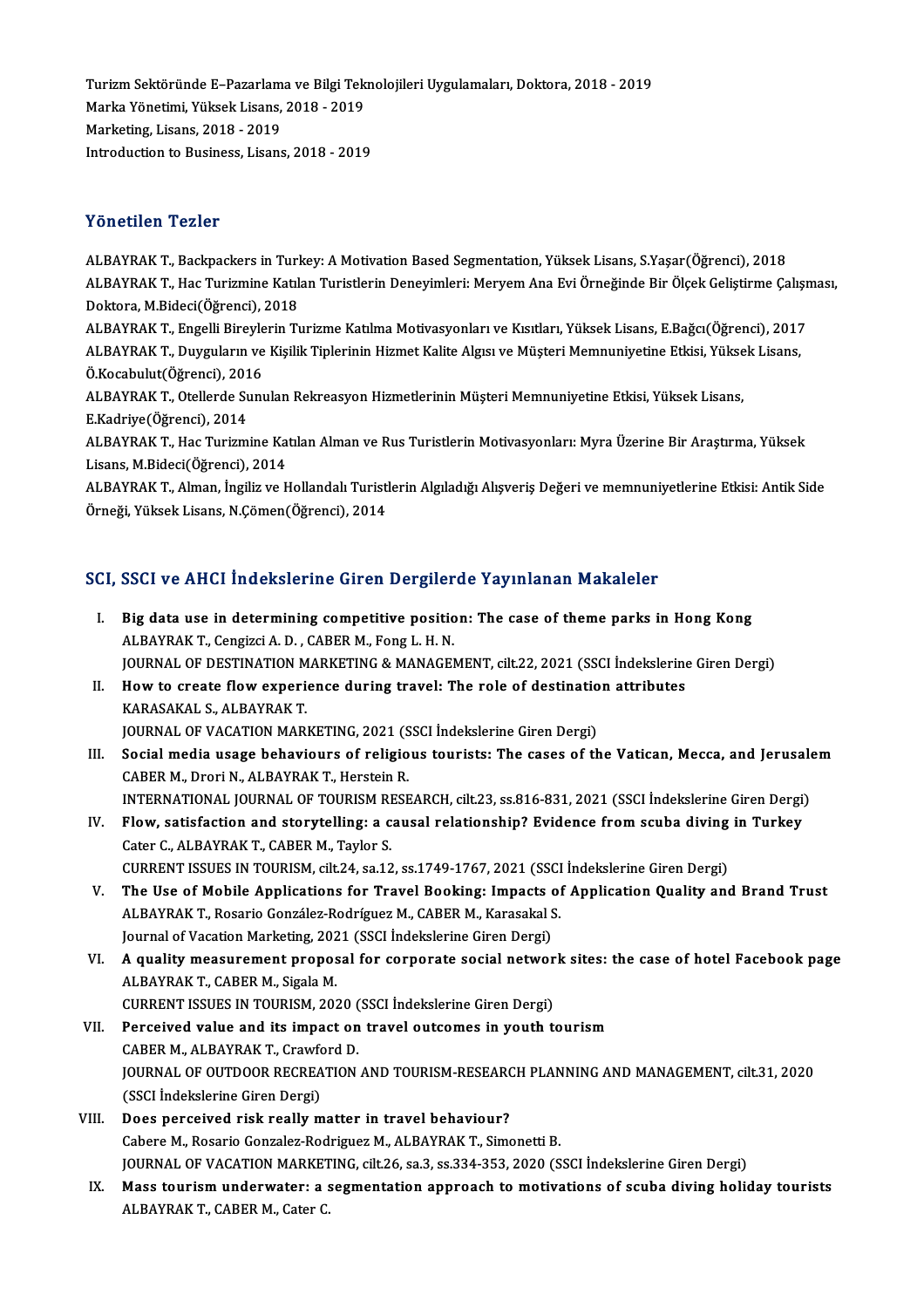TOURISM GEOGRAPHIES, 2019 (SSCI İndekslerine Giren Dergi)<br>De teurista baya different metiyatlara far anline traval

X. Do tourists have different motivations for online travel purchasing? A segmentation of the Russian market TOURISM<br>Do tour<br>market market<br>ALBAYRAK T., Dursun A., Unal C.<br>JOURNAL OF VACATION MARKETING, cilt.25, sa.4, ss.432-443, 2019 (SSCI İndekslerine Giren Dergi)<br>The inclusion of competitor information in the three factor theory of customer satisfact

```
ALBAYRAK T., Dursun A., Unal C.
```
ALBAYRAK T., Dursun A., Unal C.<br>JOURNAL OF VACATION MARKETING, cilt.25, sa.4, ss.432-443, 2019 (SSCI İndekslerine Giren Dergi)<br>XI. The inclusion of competitor information in the three-factor theory of customer satisfaction **JOURNAL OF V<br>The inclusio:<br>ALBAYRAK T.<br>INTERNATION** The inclusion of competitor information in the three-factor theory of customer satisfaction<br>ALBAYRAK T.<br>INTERNATIONAL JOURNAL OF CONTEMPORARY HOSPITALITY MANAGEMENT, cilt.31, sa.4, ss.1924-1936, 2019<br>(SSCLIndekslerine Cire

ALBAYRAK T.<br>INTERNATIONAL JOURNAL OF CONTEMPORARY HOSPITALITY MANAGEMENT, cilt.31, sa.4, ss.1924-1936, 2019<br>(SSCI İndekslerine Giren Dergi) INTERNATIONAL JOURNAL OF CONTEMPORARY HOSPITALITY MANAGEMENT, cilt.31, sa.4, ss.1924-1936, 2019<br>(SSCI İndekslerine Giren Dergi)<br>XII. Examining the relationship between tourist motivation and satisfaction by two competing m

(SSCI Indekslerine Giren<br>**Examining the relatio:**<br>ALBAYRAK T., CABER M.<br>TOUDISM MANACEMENT Examining the relationship between tourist motivation and satisfaction by<br>ALBAYRAK T., CABER M.<br>TOURISM MANAGEMENT, cilt.69, ss.201-213, 2018 (SSCI İndekslerine Giren Dergi)<br>Explering religious tourist experiences in Jerus

- ALBAYRAK T., CABER M.<br>TOURISM MANAGEMENT, cilt.69, ss.201-213, 2018 (SSCI Indekslerine Giren Dergi)<br>XIII. Exploring religious tourist experiences in Jerusalem: The intersection of Abrahamic religions<br>ALBAVBAV T. Horstein B TOURISM MANAGEMENT, cilt.69, ss.201-213, 2018 (SSCI Indekslerine Giren Dergi)<br>Exploring religious tourist experiences in Jerusalem: The intersection of<br>ALBAYRAK T., Herstein R., CABER M., Drori N., Bideci M., Berger R. Exploring religious tourist experiences in Jerusalem: The intersection of<br>ALBAYRAK T., Herstein R., CABER M., Drori N., Bideci M., Berger R.<br>TOURISM MANAGEMENT, cilt.69, ss.285-296, 2018 (SSCI İndekslerine Giren Dergi)<br>Ana ALBAYRAK T., Herstein R., CABER M., Drori N., Bideci M., Berger R.<br>TOURISM MANAGEMENT, cilt.69, ss.285-296, 2018 (SSCI İndekslerine Giren Dergi)<br>XIV. Analysis of destination competitiveness by IPA and IPCA methods: The
- TOURISM MANAGEMENT, cilt.69, ss.285-296, 2018 (SSCI Indekslerine Giren Dergi)<br>Analysis of destination competitiveness by IPA and IPCA methods: The ca<br>against Antalya, Turkey<br>ALBAYRAK T., CABER M., Rosario Gonzalez-Rodrigue Analysis of destination competitiveness by IPA and IPCA met<br>against Antalya, Turkey<br>ALBAYRAK T., CABER M., Rosario Gonzalez-Rodriguez M., AKSU A. A.<br>TOUDISM MANACEMENT PERSPECTIVES, silt 29, ss 52, 61, 2019 (SSC

TOURISMMANAGEMENTPERSPECTIVES, cilt.28, ss.53-61,2018 (SSCI İndekslerineGirenDergi)

ALBAYRAK T., CABER M., Rosario Gonzalez-Rodriguez M., AKSU A. A.<br>TOURISM MANAGEMENT PERSPECTIVES, cilt.28, ss.53-61, 2018 (SSCI Indekslerine Giren Dergi)<br>XV. A motivation-based segmentation of holiday tourists participatin TOURISM MANAGEMENT<br>A motivation-based se<br>ALBAYRAK T., CABER M.<br>JOUPNAL OF DESTINATI A motivation-based segmentation of holiday tourists participating in white water rafting<br>ALBAYRAK T., CABER M.<br>JOURNAL OF DESTINATION MARKETING & MANAGEMENT, cilt.9, ss.64-71, 2018 (SSCI İndekslerine Giren Dergi)<br>Assessing

ALBAYRAK T., CABER M.<br>JOURNAL OF DESTINATION MARKETING & MANAGEMENT, cilt.9, ss.64-71, 2018 (<br>XVI. Assessing daily tour service quality: A proposal for a DAILYSERV scale<br>CABER M. ALBAYRAK T. **JOURNAL OF DESTINATI<sup><br>Assessing daily tour s<br>CABER M., ALBAYRAK T.<br>JOUPNAL OF DESTINATI**</sup> Assessing daily tour service quality: A proposal for a DAILYSERV scale<br>CABER M., ALBAYRAK T.<br>JOURNAL OF DESTINATION MARKETING & MANAGEMENT, cilt.7, ss.18-25, 2018 (SSCI İndekslerine Giren Dergi)<br>Classifying Daily Tour Serv

## CABER M., ALBAYRAK T.<br>JOURNAL OF DESTINATION MARKETING & MANAGEMENT, cilt.7, ss.18-25, 2018 (SSCI İndekslerine Gir<br>XVII. Classifying Daily Tour Service Attributes by Three-Factor Theory of Customer Satisfaction<br>ALBAYRAK T. **JOURNAL OF I<br>Classifying D<br>ALBAYRAK T.<br>JOUPNAL OF (** Classifying Daily Tour Service Attributes by Three-Factor Theory of Customer Satisfaction<br>ALBAYRAK T.<br>JOURNAL OF QUALITY ASSURANCE IN HOSPITALITY & TOURISM, cilt.19, sa.1, ss.112-125, 2018 (SCI İndekslerine<br>Ciron Dergi)

ALBAYRAK T<br>JOURNAL OF<br>Giren Dergi)<br>Cross natio JOURNAL OF QUALITY ASSURANCE IN HOSPITALITY & TOURISM, cilt.19, sa<br>Giren Dergi)<br>XVIII. Cross-national investigation of shopping satisfaction antecedents<br>ALBAVBAK T. Cômon N

Giren Dergi)<br><mark>Cross-national investi</mark><br>ALBAYRAK T., Çömen N.<br>JOUPNAL OF VACATION Cross-national investigation of shopping satisfaction antecedents<br>ALBAYRAK T., Çömen N.<br>JOURNAL OF VACATION MARKETING, cilt.23, sa.4, ss.355-364, 2017 (SSCI İndekslerine Giren Dergi)<br>Assessing Beausational Astivitise' Serv

## ALBAYRAK T., Çömen N.<br>JOURNAL OF VACATION MARKETING, cilt.23, sa.4, ss.355-364, 2017 (SSCI İndekslerine Giren Dergi)<br>XIX. Assessing Recreational Activities' Service Quality in Hotels: An Examination of Animation and Sp **JOURNAL OF VACAT<br>Assessing Recreat<br>Wellness Services<br>ALBAVRALT CAPEL** Assessing Recreational Activi<br>Wellness Services<br>ALBAYRAK T., CABER M., ÖZ E. K.<br>JOUPMAL OF OUALITY ASSURANG

ALBAYRAK T., CABER M., ÖZ E. K.

Wellness Services<br>ALBAYRAK T., CABER M., ÖZ E. K.<br>JOURNAL OF QUALITY ASSURANCE IN HOSPITALITY & TOURISM, cilt.18, sa.2, ss.218-234, 2017 (SCI İndekslerine<br>Giren Dergi) JOURNAL OF QUALITY ASSURANCE IN HOSPITALITY & TOURISM, cilt.18, sa.2, ss.218-234, 2017 (S<br>Giren Dergi)<br>XX. Identification of hotel attributes for senior tourists by using Vavra's importance grid<br>ALBAVBAK T. CARER M. RIDECL

Giren Dergi)<br>Identification of hotel attribute:<br>ALBAYRAK T., CABER M., BIDECI M.<br>Journal of Hospitality and Tourism I Identification of hotel attributes for senior tourists by using Vavra's importance grid<br>ALBAYRAK T., CABER M., BIDECI M.<br>Journal of Hospitality and Tourism Management, cilt.29, ss.17-23, 2016 (SSCI İndekslerine Giren Dergi

## ALBAYRAK T., CABER M., BIDECI M.<br>Journal of Hospitality and Tourism Management, cilt.29, ss.17-23, 201<br>XXI. Push or pull? Identifying rock climbing tourists' motivations<br>CABER M. ALBAYRAK T. Journal of Hospitality and<br>Push or pull? Identify:<br>CABER M., ALBAYRAK T.<br>TOUDISM MANACEMENT Push or pull? Identifying rock climbing tourists' motivations<br>CABER M., ALBAYRAK T.<br>TOURISM MANAGEMENT, cilt.55, ss.74-84, 2016 (SSCI İndekslerine Giren Dergi)<br>Destination attribute effects on rock climbing tourist satisfe CABER M., ALBAYRAK T.<br>TOURISM MANAGEMENT, cilt.55, ss.74-84, 2016 (SSCI Indekslerine Giren Dergi)<br>XXII. Destination attribute effects on rock climbing tourist satisfaction: an Asymmetric Impact-<br>Perfermanee Anelysie

**TOURISM MANAGEMENT<br>Destination attribute e<br>Performance Analysis<br>ALBAYBAK T. CABER M Destination attribute<br>Performance Analysis<br>ALBAYRAK T., CABER M.<br>TOUDISM CEOCRADULES** 

Performance Analysis<br>ALBAYRAK T., CABER M.<br>TOURISM GEOGRAPHIES, cilt.18, sa.3, ss.280-296, 2016 (SSCI İndekslerine Giren Dergi)<br>Metivations of the Bussian and Corman tourists visiting pilgrimage site of Sei

#### ALBAYRAK T., CABER M.<br>TOURISM GEOGRAPHIES, cilt.18, sa.3, ss.280-296, 2016 (SSCI İndekslerine Giren Dergi)<br>XXIII. Motivations of the Russian and German tourists visiting pilgrimage site of Saint Nicholas Church<br>Ridegi M. A TOURISM GEOGRAPHIES<br>Motivations of the Ru<br>Bideci M., ALBAYRAK T.<br>TOUDISM MANACEMEN Motivations of the Russian and German tourists visiting pilgrimage site of Saint Nich<br>Bideci M., ALBAYRAK T.<br>TOURISM MANAGEMENT PERSPECTIVES, cilt.18, ss.10-13, 2016 (SSCI İndekslerine Giren Dergi)<br>Tourist shanning: The po Bideci M., ALBAYRAK T.<br>TOURISM MANAGEMENT PERSPECTIVES, cilt.18, ss.10-13, 2016 (SSCI İndekslerine Giren Dergi)<br>XXIV. Tourist shopping: The relationships among shopping attributes, shopping value, and behavioral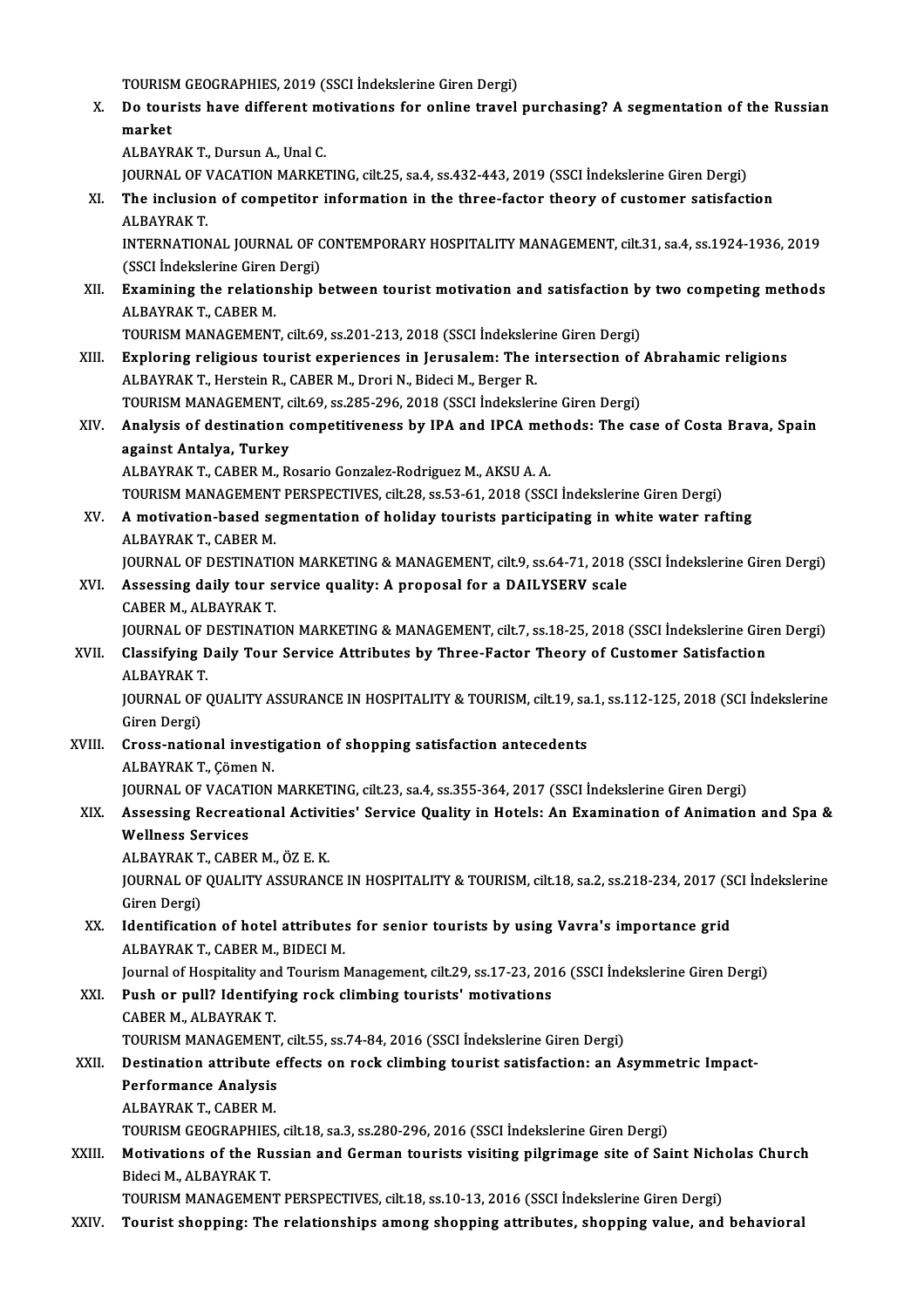intention

ALBAYRAK T., CABER M., Comen N.

intention<br>ALBAYRAK T., CABER M., Comen N.<br>TOURISM MANAGEMENT PERSPECTIVES, cilt.18, ss.98-106, 2016 (SSCI İndekslerine Giren Dergi)<br>The Mein and Interaction Effects of Baskage Tour Dimensions on the Bussian Tourists

#### XXV. The Main and Interaction Effects of Package Tour Dimensions on the Russian Tourists' Satisfaction<br>ALBAYRAK T., CABER M., Hutcheson G. D., Moutinho L. TOURISM MANAGEMENT PERSPECTIVES, cilt.18, ss.98-1<br>The Main and Interaction Effects of Package Tou:<br>ALBAYRAK T., CABER M., Hutcheson G. D. , Moutinho L.<br>JOUPNAL OF OUALITY ASSURANCE IN HOSPITALITY & The Main and Interaction Effects of Package Tour Dimensions on the Russian Tourists' Satisfaction<br>ALBAYRAK T., CABER M., Hutcheson G. D. , Moutinho L.<br>JOURNAL OF QUALITY ASSURANCE IN HOSPITALITY & TOURISM, cilt.17, sa.3, s ALBAYRAK T<br>JOURNAL OF<br>Giren Dergi)<br>Importance

JOURNAL OF QUALITY ASSURANCE IN HOSPITALITY & TOURISM, cilt.17, sa.3, ss.274-289, 2016 (SCI<br>Giren Dergi)<br>XXVI. Importance Performance Competitor Analysis (IPCA): A study of hospitality companies<br>Alberrak T

## Giren Dergi)<br>Importance Performance Competitor Analysis (IPCA): A study of hospitality companies<br>Albavrak T. Importance Performance Competitor Analysis (IPCA): A study of hospitality companies<br>Albayrak T.<br>INTERNATIONAL JOURNAL OF HOSPITALITY MANAGEMENT, cilt.48, ss.135-142, 2015 (SSCI İndekslerine Giren<br>Persi)

Albayra<br>INTERI<br>Dergi)<br>Priorit INTERNATIONAL JOURNAL OF HOSPITALITY MANAGEMENT, cilt.48, ss.135-142, 2015 (SSCI İndekslerine Giren<br>Dergi)<br>XXVII. Prioritisation of the hotel attributes according to their influence on satisfaction: A comparison of<br>two tec

# Dergi)<br>XXVII. Prioritisation of the hotel attributes according to their influence on satisfaction: A comparison of<br>two techniques two techniques<br>ALBAYRAK T., Caber M. I.<br>TOURISM MANAGEMENT, cilt.46, ss.43-50, 2015 (SSCI İndekslerine Giren Dergi)<br>Dess the impertance of botel ettributes differ for senier teurists? A so

ALBAYRAKT.,CaberM. I.

### XXVIII. Does the importance of hotel attributes differ for senior tourists? A comparison of three markets CABER M., ALBAYRAK T. TOURISM MANAGEMENT<br>Does the importance<br>CABER M., ALBAYRAK T.<br>INTERNATIONAL JOURN Does the importance of hotel attributes differ for senior tourists? A comparison of three markets<br>CABER M., ALBAYRAK T.<br>INTERNATIONAL JOURNAL OF CONTEMPORARY HOSPITALITY MANAGEMENT, cilt.26, sa.4, ss.610-628, 2014 (SSCI<br>In

CABER M., ALBAYRAK T.<br>INTERNATIONAL JOURNA<br>İndekslerine Giren Dergi)<br>Panalty Paward Cantra INTERNATIONAL JOURNAL OF CONTEMPORARY HOSPITALITY MANAGEMENT, cilt.26, sa.4, ss.610-628, 2014<br>Indekslerine Giren Dergi)<br>XXIX. Penalty-Reward-Contrast Analysis: a review of its application in customer satisfaction research<br>

## İndekslerine Giren Dergi<br>Penalty-Reward-Contr<br>ALBAYRAK T., CABER M.<br>TOTAL QUALITY MANAC Penalty-Reward-Contrast Analysis: a review of its application in customer satisfaction rese<br>ALBAYRAK T., CABER M.<br>TOTAL QUALITY MANAGEMENT & BUSINESS EXCELLENCE, cilt.24, sa.11-12, ss.1288-1300, 2013 (SSCI<br>Indekslerine Cir

ALBAYRAK T., CABER M.<br>TOTAL QUALITY MANAGEMENT & BUSINESS EXCELLENCE, cilt.24, sa.11-12, ss.1288-1300, 2013 (SSCI<br>İndekslerine Giren Dergi) TOTAL QUALITY MANAGEMENT & BUSINESS EXCELLENCE, cilt.24, sa.11-12, ss.1288-1300, 2013 (SSCI<br>Indekslerine Giren Dergi)<br>XXX. The symmetric and asymmetric influences of destination attributes on overall visitor satisfaction<br>A

## Indekslerine Giren Dergi<br>The symmetric and as<br>ALBAYRAK T., CABER M.<br>CUPPENT ISSUES IN TOU The symmetric and asymmetric influences of destination attributes on overall visit<br>ALBAYRAK T., CABER M.<br>CURRENT ISSUES IN TOURISM, cilt.16, sa.2, ss.149-166, 2013 (SSCI İndekslerine Giren Dergi)<br>The Glassification of Extr

### ALBAYRAK T., CABER M.<br>CURRENT ISSUES IN TOURISM, cilt.16, sa.2, ss.149-166, 2013 (SSCI İndekslerine Giren Dergi)<br>XXXI. The Classification of Extranet Attributes in Terms of Their Asymmetric Influences on Overall User<br>Satis CURRENT ISSUES IN TOURISM, cilt.16, sa.2, ss.149-166, 2013 (SSCI İndekslerine Gire<br>The Classification of Extranet Attributes in Terms of Their Asymmetric Inf<br>Satisfaction: An Introduction to Asymmetric Impact-Performance A CABERM.,AlbayrakT.,Loiacono E.T. Satisfaction: An Introduction to Asymmetric Impact-Performance Analysis<br>CABER M., Albayrak T., Loiacono E. T.<br>JOURNAL OF TRAVEL RESEARCH, cilt.52, sa.1, ss.106-116, 2013 (SSCI İndekslerine Giren Dergi)<br>Hour Far does Queral

XXXII. How Far does Overall Service Quality of a Destination Affect Customers' Post-Purchase Behaviours?<br>Moutinho L., ALBAYRAK T., CABER M. JOURNAL OF TRAVEL RESEARCH, cilt.<br>How Far does Overall Service Qua<br>Moutinho L., ALBAYRAK T., CABER M.<br>INTERNATIONAL JOURNAL OF TOUR! How Far does Overall Service Quality of a Destination Affect Customers' Post-Purchase Behaviours?<br>Moutinho L., ALBAYRAK T., CABER M.<br>INTERNATIONAL JOURNAL OF TOURISM RESEARCH, cilt.14, sa.4, ss.307-322, 2012 (SSCI İndeksle

### Moutinho L., ALBAYRAK T., CABER M.<br>INTERNATIONAL JOURNAL OF TOURISM RESEARCH, cilt.14, sa.4, ss.307-322, 2012 (SSCI İndekslerine Giren I<br>XXXIII. The effect of personality traits on private brand consumer tendencies A c INTERNATIONAL JOURNAL (<br>The effect of personality<br>Mediterranean countries<br>Herstein B. Tifferst S. Ahnan The effect of personality traits on private brand consumer tendencies A cross-cultural study of Mediterranean countries

CROSS CULTURAL MANAGEMENT-AN INTERNATIONAL JOURNAL, cilt.19, sa.2, ss.196-214, 2012 (SSCI İndekslerine<br>Giren Dergi) Herstein R., Tifferet S., Abrantes J. L., Lymperopoulos C., ALBAYRAK T., CABER M.

#### Diğer Dergilerde Yayınlanan Makaleler

Iger Dergilerde Yayınlanan Makaleler<br>I. Hotel customer segmentation according to eco-service quality perception: the case of Russian<br>tourists  $t > 0.5$ <br>Hotel cu<br>tourists tourists<br>Aksu A., ALBAYRAK T., CABER M.

JOURNALOFHOSPITALITYANDTOURISMINSIGHTS,2021 (ESCI İndekslerineGirenDergi)

Aksu A., ALBAYRAK T., CABER M.<br>JOURNAL OF HOSPITALITY AND TOURISM INSIGHTS, 2021 (ESCI indekslerine Giren Dergi)<br>II. How does perceived crowding moderate tourist shopping experience and satisfaction relationship?<br>ALBAYRAK JOURNAL OF HOSPITALITY AND TOURISM INSIGHTS, 2021 (ESCI İndeksi)<br>How does perceived crowding moderate tourist shopping exper<br>ALBAYRAK T., Guzel O., CABER M., Kilicarslan O., Cengizci A. D. , Guven A.<br>INTERNATIONAL JOURNAL How does perceived crowding moderate tourist shopping experience and satisfaction relation<br>ALBAYRAK T., Guzel O., CABER M., Kilicarslan O., Cengizci A. D. , Guven A.<br>INTERNATIONAL JOURNAL OF TOURISM CITIES, cilt.7, sa.1, s

ALBAYRAK T., Guzel O., CABER M., Kilicarslan O., Cengizci A. D. , Guven A.<br>INTERNATIONAL JOURNAL OF TOURISM CITIES, cilt.7, sa.1, ss.46-62, 2021 (ESCI İndekslerine Giren I<br>III. Destinasyon Pazarlama Organizasyonlarının Sos INTERNATIONAL JOURNAL OF<br>Destinasyon Pazarlama Org<br>KILIÇARSLAN D., ALBAYRAK T.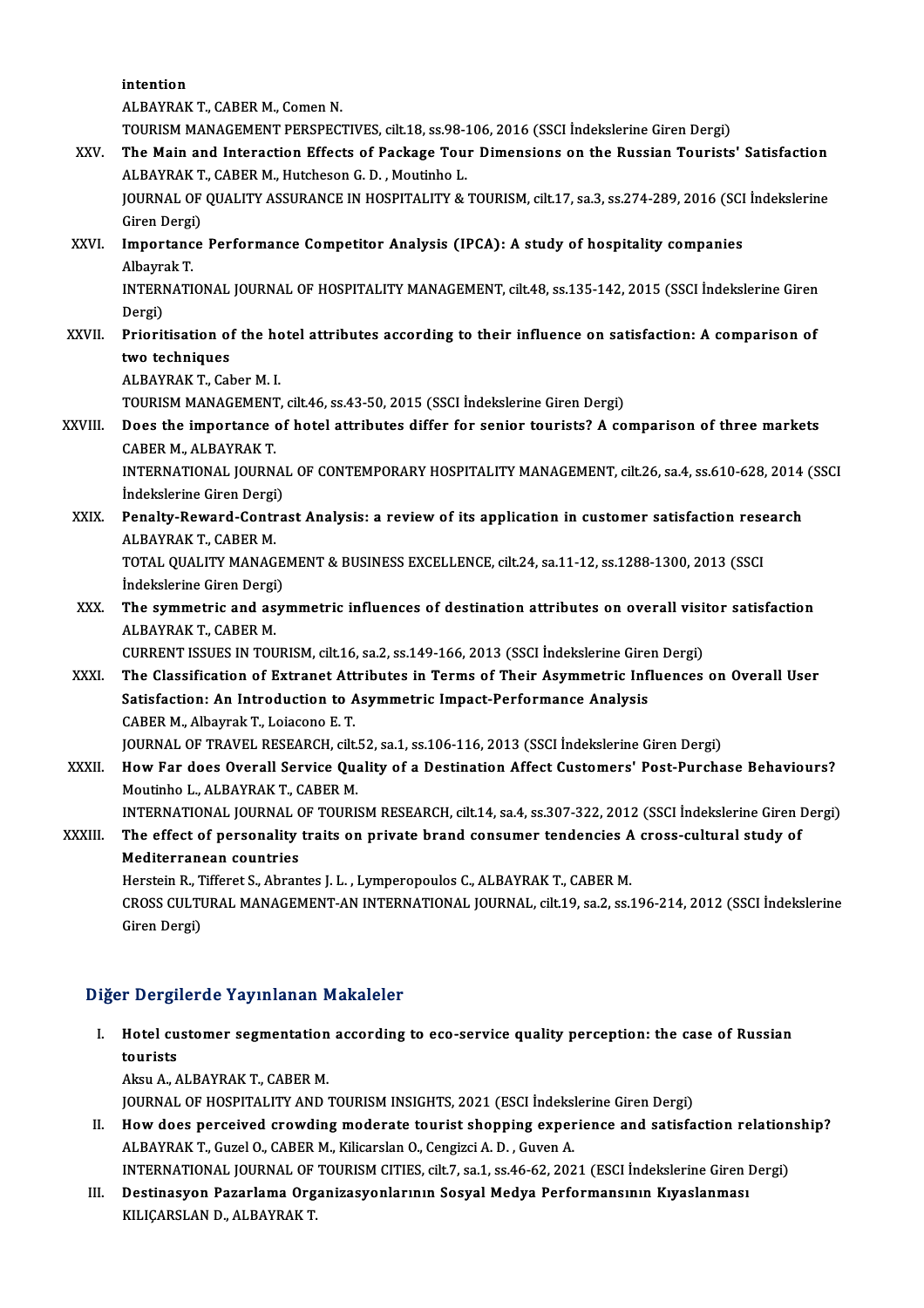Anatolia: Turizm Araştırmaları Dergisi, cilt.31, sa.2, ss.149-160, 2020 (Diğer Kurumların Hakemli Dergileri)<br>Custamar Lavalty Tawarda Traval Agangy Wabsitası The Pala af Trust and Hadania Value.

- Anatolia: Turizm Araştırmaları Dergisi, cilt.31, sa.2, ss.149-160, 2020 (Diğer Kurumların Hakemli Dergi<br>IV. Customer Loyalty Towards Travel Agency Websites: The Role of Trust and Hedonic Value Anatolia: Turizm Araştırmaları Dergisi, cilt.31, sa.2, s<br>Customer Loyalty Towards Travel Agency We<br>ALBAYRAK T., Karasakal S., Kocabulut Ö., Dursun A.<br>Journal of Quality Assurance in Hespitality and Tour IV. Customer Loyalty Towards Travel Agency Websites: The Role of Trust and Hedonic Value<br>ALBAYRAK T., Karasakal S., Kocabulut Ö., Dursun A.<br>Journal of Quality Assurance in Hospitality and Tourism, cilt.21, sa.1, ss.50-77, ALBAYRAK T., Karasakal S., Kocabulut Ö., Dursun A. Journal of Quality Assurance in Hospitality and Tourism, cilt.21, sa.1, ss.50-77, 2020 (ESCI İndekslerine Giren<br>Dergi)<br>V. The effects of mood and personality type on service quality perception and customer satisfaction<br>Kes
- Dergi)<br>The effects of mood and<br>Kocabulut O., ALBAYRAK T.<br>INTERNATIONAL JOURNAL The effects of mood and personality type on service quality perception and customer satisfaction<br>Kocabulut 0., ALBAYRAK T.<br>INTERNATIONAL JOURNAL OF CULTURE TOURISM AND HOSPITALITY RESEARCH, cilt.13, sa.1, ss.98-112, 2019<br>(

Kocabulut O., ALBAYRAK T.<br>INTERNATIONAL JOURNAL OF CULTURE TOURISM AND HOSPITALITY RESEARCH, cilt.13, sa.1, ss.98-112, 2019<br>(ESCI İndekslerine Giren Dergi) INTERNATIONAL JOURNAL OF CULTURE TOURISM AND HOSPITALITY RESEARCH, cilt.13, sa<br>(ESCI Indekslerine Giren Dergi)<br>VI. An investigation of the domestic and foreign tourists' museum visit experiences<br>PIDECIM ALPAYPAKT

- (ESCI Indekslerine Giren)<br>An investigation of the<br>BIDECI M., ALBAYRAK T.<br>INTERNATIONAL JOURN. An investigation of the domestic and foreign tourists' museum visit experiences<br>BIDECI M., ALBAYRAK T.<br>INTERNATIONAL JOURNAL OF CULTURE TOURISM AND HOSPITALITY RESEARCH, cilt.12, sa.3, ss.366-377, 2018<br>(ESCL indekskating C BIDECI M., ALBAYRAK T.<br>INTERNATIONAL JOURNAL OF C<br>(ESCI İndekslerine Giren Dergi)<br>Analysis of sansınas dastina INTERNATIONAL JOURNAL OF CULTURE TOURISM AND HOSPITALITY RESEARCH, cilt.12, sa.3, ss.366-377, <br>(ESCI indekslerine Giren Dergi)<br>VII. Analysis of congress destinations' competitiveness using importance performance compet
- (ESCI İnd<br>**Analysis**<br>analysis<br>CARER M Analysis of congress destinations'<br>analysis<br>CABER M., ALBAYRAK T., ISMAYILLI T.<br>JOUPMAL OF CONVENTION & EVENT T analysis<br>CABER M., ALBAYRAK T., ISMAYILLI T.<br>JOURNAL OF CONVENTION & EVENT TOURISM, cilt.18, sa.2, ss.100-117, 2017 (ESCI İndekslerine Giren Dergi)

CABER M., ALBAYRAK T., ISMAYILLI T.<br>JOURNAL OF CONVENTION & EVENT TOURISM, cilt.18, sa.2, ss.100-117, 2017 (ESCI İndekslerine Giren Dergi)<br>VIII. Motivation-based Segmentation of Cruise Tourists: A Case Study on Internation **JOURNAL OF CONVENTION &<br>Motivation-based Segmen<br>Visiting Kuşadası, Turkey<br>CABER M. ALBAYBAK T. Üng** Motivation-based Segmentati<br>Visiting Kuşadası, Turkey<br>CABER M., ALBAYRAK T., Ünal C.<br>Teuriam in Marine Envirenments Visiting Kuşadası, Turkey<br>CABER M., ALBAYRAK T., Ünal C.<br>Tourism in Marine Environments, cilt.11, sa.2-3, ss.101-108, 2016 (Diğer Kurumların Hakemli Dergileri)<br>Kav destination attributes of behavioural intention: An annlis

CABER M., ALBAYRAK T., Ünal C.<br>Tourism in Marine Environments, cilt.11, sa.2-3, ss.101-108, 2016 (Diğer Kurumların Hakemli Derg<br>IX. Key destination attributes of behavioural intention: An application of neural networks<br>San Tourism in Marine Environments, cilt.11, sa.2-3, ss.101-1(<br>Key destination attributes of behavioural intention<br>Santos Silva M. M. , ALBAYRAK T., CABER M., Moutinho L.<br>FUROPEAN JOURNAL OF TOURISM RESEARCH, silt.14, ss. Key destination attributes of behavioural intention: An application of neural networks<br>Santos Silva M. M. , ALBAYRAK T., CABER M., Moutinho L.<br>EUROPEAN JOURNAL OF TOURISM RESEARCH, cilt.14, ss.16-28, 2016 (ESCI İndekslerin

Santos Silva M. M. , ALBAYRAK T., CABER M., Moutinho L.<br>EUROPEAN JOURNAL OF TOURISM RESEARCH, cilt.14, ss.16-28, 2016 (ESCI İndekslerine Giren Dergi)<br>X. Ürün Özelliklerinin Performansı ile Müşteri Memnuniyeti Arasındak EUROPEAN JOURNAL OF TOU<br>Ürün Özelliklerinin Perfo<br>İlişkinin Karşılaştırılması<br>ALBAVBAK T Ürün Özellik<br>İlişkinin Kar<br>ALBAYRAK T. İlişkinin Karşılaştırılması<br>ALBAYRAK T.<br>Anatolia: Turizm Araştırmaları Dergisi, cilt.26, sa.1, ss.17-28, 2015 (Diğer Kurumların Hakemli Dergileri)

## ALBAYRAK T.<br>Anatolia: Turizm Araştırmaları Dergisi, cilt.26, sa.1, ss.17-28, 2015 (Diğer Kurumların Hakemli Dergiler<br>XI. IMPACT OF GROUP PACKAGE TOUR DIMENSIONS ON CUSTOMER SATISFACTION (AN ANNS Anatolia: Turizm<br>IMPACT OF GRO<br>APPLICATION)<br>Moutinho L. CAP IMPACT OF GROUP PACKAGE TOUR DIMENSIONS O<br>APPLICATION)<br>Moutinho L., CABER M., Santos Silva M. M. , ALBAYRAK T.<br>TOUDISM ANALYSIS S<sup>ilt 20</sup> SO 6 SS 610 620 2015 (FSCL APPLICATION)<br>Moutinho L., CABER M., Santos Silva M. M. , ALBAYRAK T.<br>TOURISM ANALYSIS, cilt.20, sa.6, ss.619-629, 2015 (ESCI İndekslerine Giren Dergi)<br>Yoslı Turistlerin Otel İslatmelerinde Önem Verdiği Ünün ve Hizmetleru A

Moutinho L., CABER M., Santos Silva M. M. , ALBAYRAK T.<br>TOURISM ANALYSIS, cilt.20, sa.6, ss.619-629, 2015 (ESCI İndekslerine Giren Dergi)<br>XII. Yaşlı Turistlerin Otel İşletmelerinde Önem Verdiği Ürün ve Hizmetler: Alman, İn TOURISM ANALYSIS, cilt.20, sa.6, ss.619-6<br>Yaşlı Turistlerin Otel İşletmelerinde<br>Turistlere Yönelik Bir Karşılaştırma<br>ALBAYRAKT GABERM, BİDECİ M Turistlere Yönelik Bir Karşılaştırma<br>ALBAYRAK T., CABER M., BİDECİ M.<br>Anatolia: Turizm Araştırmaları Dergisi, cilt.25, sa.1, ss.62-75, 2014 (Diğer Kurumların Hakemli Dergileri)<br>Symmetris and asymmetris influenses of servis

#### ALBAYRAKT.,CABERM.,BİDECİM.

#### ALBAYRAK T., CABER M., BİDECİ M.<br>Anatolia: Turizm Araştırmaları Dergisi, cilt.25, sa.1, ss.62-75, 2014 (Diğer Kurumların Hakemli De<br>XIII. Symmetric and asymmetric influences of service attributes: The case of fitness clubs Anatolia: Turizm Araştır<mark>ı</mark><br>S**ymmetric and asymm**<br>ALBAYRAK T., CABER M.<br>Managing Leisure, silt 10 Symmetric and asymmetric influences of service attributes: The case of fitne<br>ALBAYRAK T., CABER M.<br>Managing Leisure, cilt.19, sa.5, ss.307-320, 2014 (Diğer Kurumların Hakemli Dergileri)<br>Framing and involvement effects on s ALBAYRAK T., CABER M.<br>Managing Leisure, cilt.19, sa.5, ss.307-320, 2014 (Diğer Kurumların Hakemli Dergileri)<br>XIV. Framing and involvement effects on consumers' brand choice

### Gamliel E., Herstein R., Abrantes J. L., ALBAYRAK T., CABER M. Framing and involvement effects on consumers' brand choice<br>Gamliel E., Herstein R., Abrantes J. L. , ALBAYRAK T., CABER M.<br>EuroMed Journal of Business, cilt.8, sa.2, ss.117-133, 2013 (Diğer Kurumların Hakemli Dergileri)<br>Th Gamliel E., Herstein R., Abrantes J. L. , ALBAYRAK T., CABER M.<br>EuroMed Journal of Business, cilt.8, sa.2, ss.117-133, 2013 (Diğer Kurumların Hakemli Dergile<br>XV. The effect of environmental concern and scepticism on green

## EuroMed Journal of Business, cilt.8<br>The effect of environmental co<br>ALBAYRAK T., AKSOY Ş., CABER M.<br>Markating Intelligance and Blannin XV. The effect of environmental concern and scepticism on green purchase behaviour<br>ALBAYRAK T., AKSOY Ş., CABER M.<br>Marketing Intelligence and Planning, cilt.31, sa.1, ss.27-39, 2013 (Diğer Kurumların Hakemli Dergileri)

#### XVI. Amodel for exploiting e-CRMin B-TO-B e-COMMERCE

CABERM.,AKSUA.A. ,ALBAYRAKT.

A model for exploiting e-CRM in B-TO-B e-COMMERCE<br>CABER M., AKSU A. A. , ALBAYRAK T.<br>Tourismos, cilt.7, sa.2, ss.122-143, 2012 (Diğer Kurumların Hakemli Dergileri)<br>Classification of the destination attributes in the senten

## CABER M., AKSU A. A. , ALBAYRAK T.<br>Tourismos, cilt.7, sa.2, ss.122-143, 2012 (Diğer Kurumların Hakemli Dergileri)<br>XVII. Classification of the destination attributes in the content of competitiveness (by revised importa Tourismos, cilt.7, sa.2, ss.1<br>Classification of the de<br>performance analysis)<br>CARER M. ALRAYRAK.T. I Classification of the destination<br>performance analysis)<br>CABER M., ALBAYRAK T., Matzler K.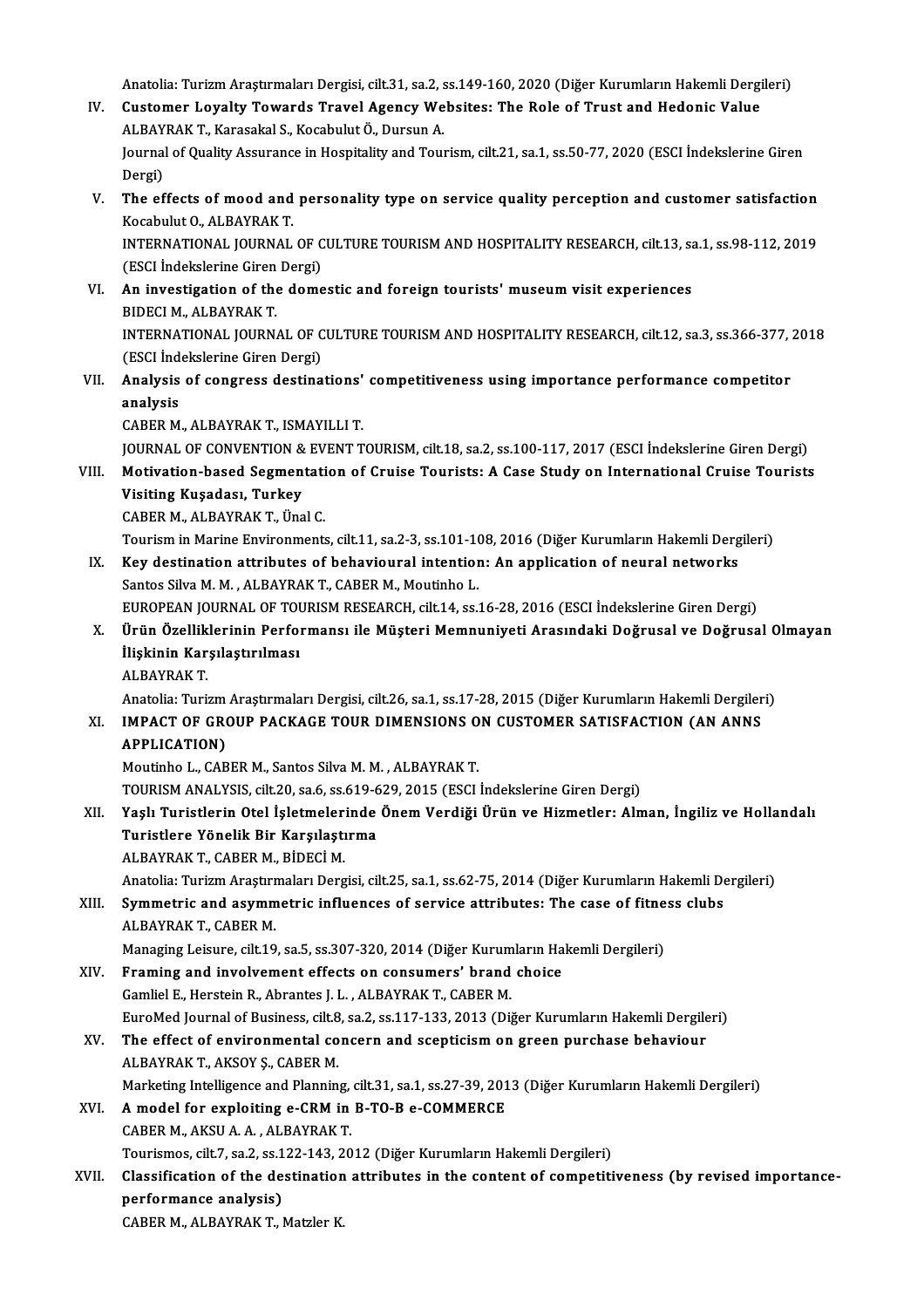Journal of Vacation Marketing, cilt.18, sa.1, ss.43-56, 2012 (Diğer Kurumların Hakemli Dergileri)<br>The Influence of Skonticism on Creen Burchase Behavior

| XVIII. | Journal of Vacation Marketing, cilt.18, sa.1, ss.43-56, 2012 (Diğer Kurumların Hakemli Dergileri)                             |
|--------|-------------------------------------------------------------------------------------------------------------------------------|
|        | The Influence of Skepticism on Green Purchase Behavior                                                                        |
|        | ALBAYRAK T., CABER M., Moutinho L., Herstein R.                                                                               |
|        | International Journal of Business and Social Science, cilt.2, sa.13, ss.189-197, 2011 (Diğer Kurumların Hakemli<br>Dergileri) |
| XIX.   | Önem-Performans Analizi: Destinasyon Yönetimine Dair Bir Örnek                                                                |
|        | ALBAYRAK T., CABER M.                                                                                                         |
|        | Ege Akademik Bakış, cilt.11, sa.4, ss.627-638, 2011 (Hakemli Üniversite Dergisi)                                              |
| XX -   | Guest editorial                                                                                                               |
|        | ALBAYRAK T., CABER M.                                                                                                         |
|        | Journal of Modelling in Management, cilt.6, sa.3, 2011 (Diğer Kurumların Hakemli Dergileri)                                   |
| XXI.   | Clustering Consumers According to theirEnvironmental Concerns and Scepticisms                                                 |
|        | ALBAYRAK T, CABER M, AKSOY S.                                                                                                 |
|        | International Journal of Trade, Economics, and Finance, cilt.1, sa.1, ss.84-88, 2010 (Diğer Kurumların Hakemli                |
|        | Dergileri)                                                                                                                    |
| XXII.  | Relationships of the Tangible and Intangible Elements of Tourism Products with Overall Customer                               |
|        | Satisfaction                                                                                                                  |
|        | ALBAYRAK T., CABER M., AKSOY S.                                                                                               |
|        | International Journal of Trade, Economics, and Finance, cilt.1, sa.2, ss.140-143, 2010 (Diğer Kurumların Hakemli              |
|        | Dergileri)                                                                                                                    |
| XXIII. | Measurement of the destination evaluation supporting factors and their effects on behavioral                                  |
|        | intention of visitors: Antalya region of Turkey                                                                               |
|        | Akin Aksu A., CABER M., ALBAYRAK T.                                                                                           |
|        | Tourism Analysis, cilt.14, sa.1, ss.115-125, 2009 (Diğer Kurumların Hakemli Dergileri)                                        |
| XXIV.  | Tüketici Davranışında Temel Yaklaşımlar                                                                                       |
|        | ALBAYRAK T, AKSOY Ş                                                                                                           |
|        | Pazarlama ve Pazarlama Araştırmaları Dergisi, cilt.1, ss.1-19, 2008 (Diğer Kurumların Hakemli Dergileri)                      |
| XXV.   | Leisure constraints and the pursuit of adventure activities in Turkey                                                         |
|        | ALBAYRAK T., CABER M., Crawford D.                                                                                            |
|        | Anatolia, cilt.18, sa.2, ss.243-254, 2007 (Diğer Kurumların Hakemli Dergileri)                                                |
| XXVI.  | Niş Pazarlama Prensipleri ve Ortopedik Destek Ürünleri Pazarı Örneği                                                          |
|        | <b>ALBAYRAK T.</b>                                                                                                            |
|        | Akdeniz İktisadi ve İdari Bilimler Fakültesi Dergisi, cilt.1, ss.219-235, 2006 (Hakemli Üniversite Dergisi)                   |
|        |                                                                                                                               |

#### Kitap & Kitap Bölümleri

- itap & Kitap Bölümleri<br>I. Sebep-Sonuç Zinciri Teorisi<br>ALPAYPAKT ALBAYRAKT.<br>ALBAYRAKT.<br>Pererlema Tea Sebep-Sonuç Zinciri Teorisi<br>ALBAYRAK T.<br>Pazarlama Teorileri, Yağcı M.İ., Çabuk S., Editör, Mediacat, İstanbul, ss.457-475, 2014<br>Markalasma Yolunda Side, Manayast Müsteri Analizi ALBAYRAK T.<br>Pazarlama Teorileri, Yağcı M.İ., Çabuk S., Editör, Mediacat, İs<br>II. Markalaşma Yolunda Side-Manavgat Müşteri Analizi<br>FRDQĞANA, ALBAYRAK T. GARER M
- Pazarlama Teorileri, Yağcı M.İ., Çabuk S<br><mark>Markalaşma Yolunda Side- Manav</mark><br>ERDOĞAN A., ALBAYRAK T., CABER M.<br>Koslar Gazatesilik Ve Mathaasılık, Anta Markalaşma Yolunda Side- Manavgat Müşte<br>ERDOĞAN A., ALBAYRAK T., CABER M.<br>Koçlar Gazetecilik Ve Matbaacılık, Antalya, 2010<br>Markalasma Yolunda Side, Manaygat Müşte ERDOĞAN A., ALBAYRAK T., CABER M.<br>Koçlar Gazetecilik Ve Matbaacılık, Antalya, 2010<br>III. Markalaşma Yolunda Side-Manavgat Müşteri Analizi
- Koçlar Gazetecilik Ve Matbaacılık, Antal<br>Markalaşma Yolunda Side- Manavş<br>ERDOĞAN A., ALBAYRAK T., CABER M.<br>Koslar Gazetesilik Ve Matbaasılık, Antal Markalaşma Yolunda Side- Manavgat Müşte<br>ERDOĞAN A., ALBAYRAK T., CABER M.<br>Koçlar Gazetecilik Ve Matbaacılık, Antalya, 2009<br>Markalasma Yolunda Side, Manaygat Müşte ERDOĞAN A., ALBAYRAK T., CABER M.<br>Koçlar Gazetecilik Ve Matbaacılık, Antalya, 2009<br>IV. Markalaşma Yolunda Side-Manavgat Müşteri Analizi<br>ERDOĞAN A., ALBAYRAK T., CABER M. Koçlar Gazetecilik Ve Matbaacılık, Antalya, 2009
- Markalaşma Yolunda Side- Manavgat Müşte<br>ERDOĞAN A., ALBAYRAK T., CABER M.<br>Koçlar Gazetecilik Ve Matbaacılık, Antalya, 2008<br>Markalasma Yolunda Side, Manayzat Müşte
- V. Markalaşma Yolunda Side-Manavgat Müşteri Analizi<br>ERDOĞAN A., ALBAYRAK T., CABER M. Koçlar Gazetecilik Ve Matbaacılık, Anta<br><mark>Markalaşma Yolunda Side- Manav</mark><br>ERDOĞAN A., ALBAYRAK T., CABER M.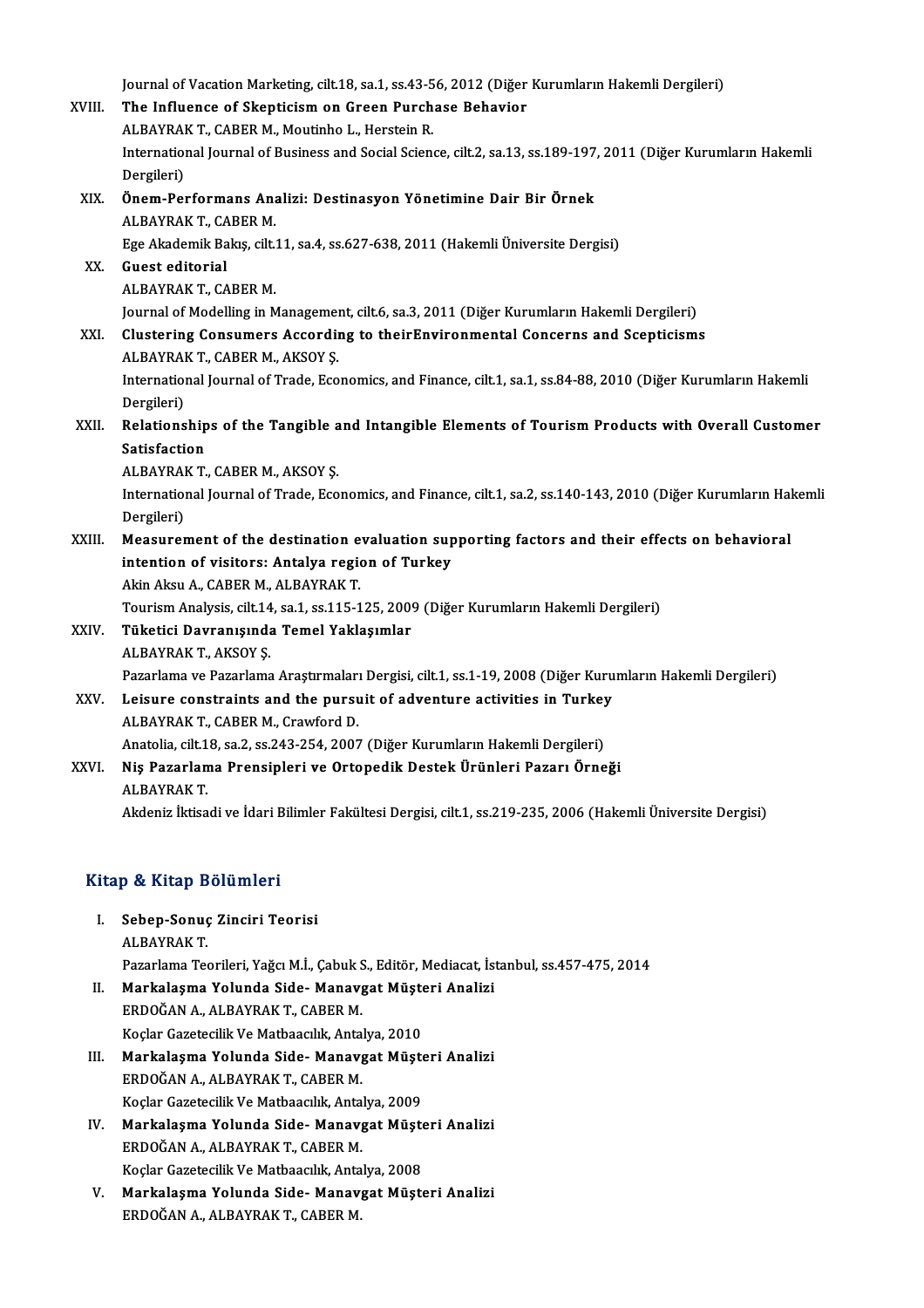# koçlar Gazeteclik ve Matbaaclik, Antalya, 2007<br>Hakemli Kongre / Sempozyum Bildiri Kitaplarında Yer Alan Yayınlar

| Hakemli Kongre / Sempozyum Bildiri Kitaplarında Yer Alan Yayınlar |                                                                                                                                                              |
|-------------------------------------------------------------------|--------------------------------------------------------------------------------------------------------------------------------------------------------------|
| L.                                                                | Turistlerin Kalabalık Algısının Alışveriş Davranışlarına Etkisi                                                                                              |
|                                                                   | ALBAYRAK T., GÜZEL F. Ö., CABER M., Kocabulut Ö., DURSUN CENGİZCİ A., GÜVEN A.                                                                               |
|                                                                   | 20. Ulusal Turizm Kongresi, Eskişehir, Türkiye, 16 - 19 Ekim 2019, ss.277-285                                                                                |
| П.                                                                | The Effect of Mood on Tourists' Service Quality Perceptions                                                                                                  |
|                                                                   | KOCABULUT Ö., ALBAYRAK T.                                                                                                                                    |
|                                                                   | International Conference on Evolving Trends in Social Sciences and Business Studies (ETSBS), Bandung,                                                        |
|                                                                   | Endonezya, 25 - 26 Ekim 2016, ss 16-21                                                                                                                       |
| III.                                                              | THE RELATIONSHIPS AMONGST SERVICE QUALITY, CUSTOMER SATISFACTION AND                                                                                         |
|                                                                   | RECOMMENDATION INTENTION IN THE CONTEXT OF DAILY TOURS<br><b>ALBAYRAK T.</b>                                                                                 |
|                                                                   | International Academic Conference on Management, Economics and Marketing in Budapest 2015, Budapeste,                                                        |
|                                                                   | Macaristan, 10 - 11 Temmuz 2015, ss.93-99                                                                                                                    |
| IV.                                                               | Animasyon ve Spa&Wellness Memnuniyetlerinin Müşteri Memnuniyetine Etkisi                                                                                     |
|                                                                   | ÖZ E. K., ALBAYRAK T.                                                                                                                                        |
|                                                                   | 1. Ulusal Turizm ve Mikrobiyal Gıda Güvenliği Kongresi, Antalya, Türkiye, 17 - 19 Nisan 2015, ss.17                                                          |
| V.                                                                | Analysing the Importance of Hotel Attributes for Senior German Tourists                                                                                      |
|                                                                   | <b>ALBAYRAK T.</b>                                                                                                                                           |
|                                                                   | International Journal of Arts and Sciences' (IJAS) International Conference for Academic Disciplines, Freiburg,                                              |
|                                                                   | Almanya, 2 - 05 Aralık 2014, ss 40                                                                                                                           |
| VI.                                                               | Daily Tours Service Quality Assessment by Importance Performance Analysis: The Case of Myra,                                                                 |
|                                                                   | Antalya                                                                                                                                                      |
|                                                                   | <b>ALBAYRAK T</b>                                                                                                                                            |
|                                                                   | 7. International Academic Conference, Prag, Çek Cumhuriyeti, 1 - 04 Eylül 2013, ss.33                                                                        |
| VII.                                                              | Distinguishing Prior Service Attributes for Customer Satisfaction by Dual Importance Mapping<br>CABER M., ALBAYRAK T., Ülger N.                              |
|                                                                   | LCBR European Marketing Conference,, Münih, Almanya, 13 - 16 Temmuz 2012, ss.34-37                                                                           |
| VIII.                                                             | Comparision of Tourist Perceptions About the Environmental Attributes in a Mass Tourism                                                                      |
|                                                                   | Destination,                                                                                                                                                 |
|                                                                   | CABER M. ERDOĞAN A. ALBAYRAK T.                                                                                                                              |
|                                                                   | 6rd International Symposium on Ecology and Environmental Problems, Antalya, Türkiye, 17 - 20 Kasım 2011,                                                     |
|                                                                   | ss 199                                                                                                                                                       |
| IX.                                                               | The Effects of Service Attributes on Customer Outcomes in All-Inclusive Package Tours                                                                        |
|                                                                   | AKINCI S., ATILGAN İNAN E., AKSOY Ş., ALBAYRAK T., CABER M.                                                                                                  |
|                                                                   | International Conference on Business and Information, Bangkok, Tayland, 6 - 09 Temmuz 2011, ss.30-34                                                         |
| X.                                                                | Which Destination Features Should Destination Managements Allocate Their Scarce Resources On?                                                                |
|                                                                   | <b>ALBAYRAK T</b>                                                                                                                                            |
|                                                                   | International Conference on Business and Information, Bangkok, Tayland, 10 - 13 Mart 2011, ss.50-55<br>What Lies Behind the Consumers' Shopping Motivations? |
| XI.                                                               | CABER M., ALBAYRAK T.                                                                                                                                        |
|                                                                   | LCBR European Marketing Conference, Munich, Almanya, 10 - 12 Ekim 2010, ss.34-37                                                                             |
| XII.                                                              | Tangible and Intangible Elements of Tourism Products and their Relationships with Overall                                                                    |
|                                                                   | <b>Customer Satisfaction: A Comparison of Six Countries</b>                                                                                                  |
|                                                                   | CABER M., Albayrak T., Aksoy S.                                                                                                                              |
|                                                                   | 2010 International Conference on Business, Economics and Tourism Management, Singapore, Singapur, 26 - 28                                                    |
|                                                                   | Şubat 2010, ss.55-59                                                                                                                                         |
| XIII.                                                             | Diverse Roles of Environmental Concern and Scepticism on Environmentally Sensitive Consumer                                                                  |
|                                                                   |                                                                                                                                                              |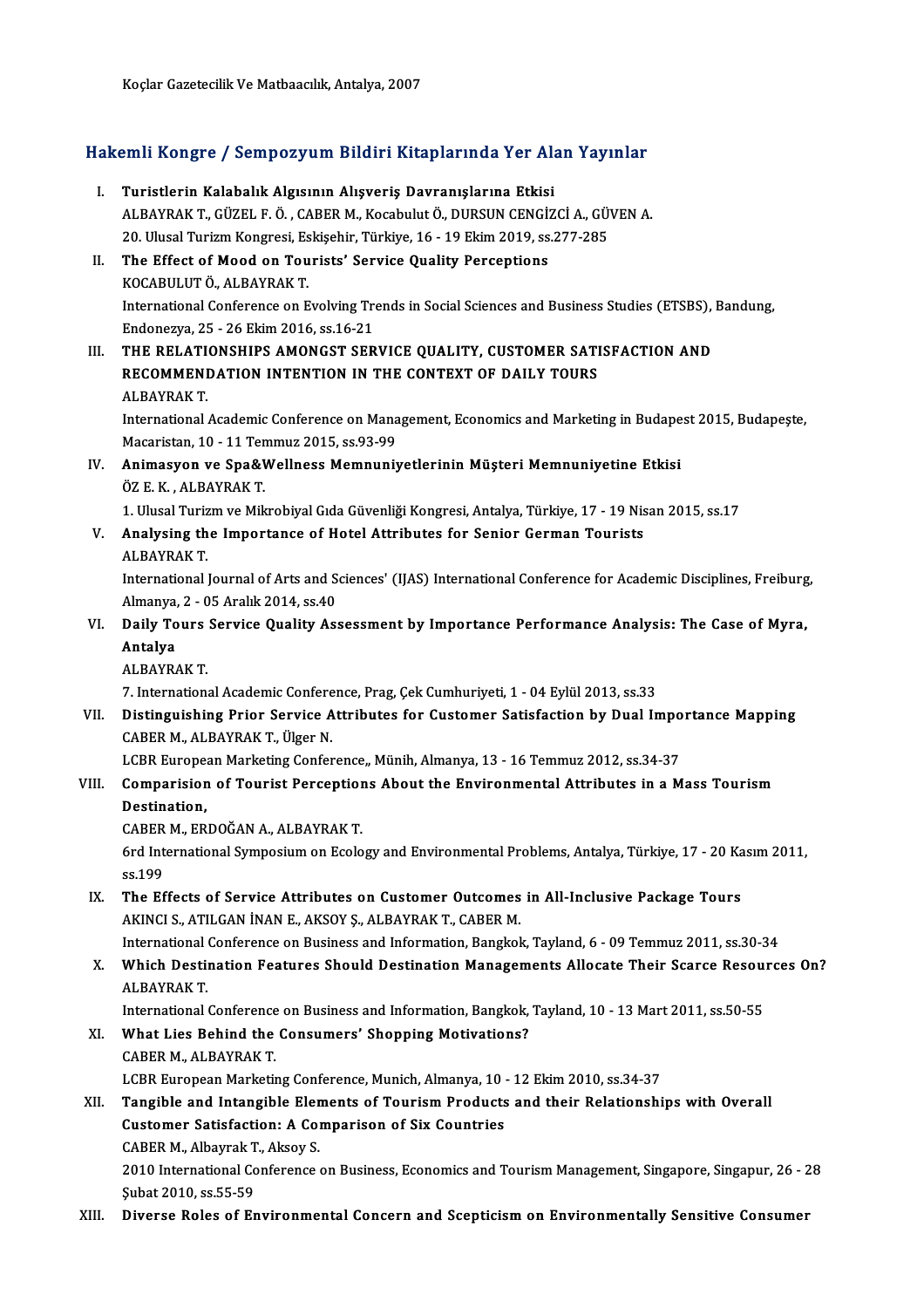Behavior

**Behavior<br>ALBAYRAK T., Caber M., Aksoy S.<br>2010 International Conference of** 

2010 International Conference on Business, Economics and Tourism Management, Singapore, Singapur, 26 - 28<br>Subat 2010. ss.50-54 ALBAYRAK T., Caber 1<br>2010 International Co<br>Şubat 2010, ss.50-54<br>Sustainability Cong 2010 International Conference on Business, Economics and Tourism Management, Singapore, Singapur, 26 - 28<br>Subat 2010, ss.50-54<br>XIV. Sustainability Concerns Versus Economical Benefits of Tourism in Mass Tourism Destinations

## Subat 2010, ss.50-54<br>Sustainability Conc<br>of Antalya, Turkey<br>ALBAYBAK T. CABER Sustainability Concerr<br>of Antalya, Turkey<br>ALBAYRAK T., CABER M.<br><sup>IEUD International Confe</sup>

of Antalya, Turkey<br>ALBAYRAK T., CABER M.<br>IFHP International Conference Tourism Current and Future Challenges for Urban Development, Mikulov, Çek<br>Cumburiyati 10, .12 Ekim 2009, cs.45,47 ALBAYRAK T., CABER M.<br>IFHP International Conference Tourism Cu<br>Cumhuriyeti, 10 - 12 Ekim 2009, ss.45-47<br>Tour Operstars', Eytranst Quality and IFHP International Conference Tourism Current and Future Challenges for Urban Development, Mikulov, Çek<br>Cumhuriyeti, 10 - 12 Ekim 2009, ss.45-47<br>XV. Tour Operators' Extranet Quality and its Influence on Travel Agencies Sal

### Cumhuriyeti, 10 - 12 Ekim 20<br>Tour Operators' Extranet<br>Context Of B-To-B E-Crm Tour Operators' Extra<br>Context Of B-To-B E-C<br>CABER M., ALBAYRAK T.<br>2rd Advances in Touriam 3rd Context Of B-To-B E-Crm<br>2006 - CABER M., ALBAYRAK T.<br>3rd Advances in Tourism Marketing Conference, Bournemouth, Birleşik Krallık, 10 - 12 Temmuz 2009, ss.25-28

## CABER M., ALBAYRAK T.<br>3rd Advances in Tourism Marketing Conference, Bournemouth, Birleşik Krallık, 10 - 12 Tem<br>XVI. Tourists' Satisfaction and Its Interaction With Loyalty Towards To A Destination<br>ALBAYBAY T. CABER M **3rd Advances in Tourism<br>Tourists' Satisfaction<br>ALBAYRAK T., CABER M.**<br>Puilding Pridges in a Clo Tourists' Satisfaction and Its Interaction With Loyalty Towards To A Destination<br>ALBAYRAK T., CABER M.<br>Building Bridges in a Global Economy, Salamanca, İspanya, 9 - 11 Ağustos 2008, ss.15-17<br>The Share Of Online Burshasse I

## ALBAYRAK T., CABER M.<br>Building Bridges in a Global Economy, Salamanca, İspanya, 9 - 11 Ağustos 2008, ss.15-17<br>XVII. The Share Of Online Purchases In Tourism Industry: A Comparision Of European Travellers To **Building<br>The Sha<br>Turkey<br>CARED A** The Share Of Online P<br>Turkey<br>CABER M., ALBAYRAK T.<br>Touriam In The New Fost

Turkey<br>CABER M., ALBAYRAK T.<br>Tourism In The New Eastern Europe Global Challenges - Regional Answers, Warsaw, Polonya, 10 - 13 Temmuz<br>2008.68.20.25 CABER M., ALB.<br>Tourism In The<br>2008, ss.20-25 Tourism In The New Eastern Europe Global Challenges - Regional Answers, Warsaw, Polonya, 10 - 13 Tem<br>2008, ss.20-25<br>XVIII. An Investigation of the Determinants of Customer Behavioral Intentions in Hospitality Sector<br>CARER

## 2008, ss.20-25<br>An Investigation of the<br>CABER M., ALBAYRAK T.<br>Strategie Developments i An Investigation of the Determinants of Customer Behavioral Intentions in Hospita<br>CABER M., ALBAYRAK T.<br>Strategic Developments in Services Marketing, Chios, Yunanistan, 11 - 13 Temmuz 2007, ss.15<br>Clustering Customers by Sa

Strategic Developments in Services Marketing, Chios, Yunanistan, 11 - 13 Temmuz 2007, ss.15

# CABER M., ALBAYRAK T.<br>Strategic Developments in Services Marketing, Chios, Yunanistan, 11 - 13 Temm<br>XIX. Clustering Customers by Satisfaction: A Case Study in Antalya, Turkey<br>ALBAYRAK T., CABER M. Clustering Customers by Satisfaction: A Case Study in Antalya, Turkey<br>ALBAYRAK T., CABER M.<br>International Conference Advances in Tourism Economics, Sto. Andre, Coimbra, Portekiz, 5 - 07 Haziran 2007, ss.1-<br>10.

ALI<br>Inte<br>10<br>Tes International Conference Advances in Tourism Economics, Sto. Andre, Coimbra, Portekiz, 5 - 07 Hazi<br>10<br>XX. Testing The Hierarchical Leisure Constraints Model in Nature-Based Tourism in Turkey

## 10<br>Testing The Hierarchi<br>CABER M., ALBAYRAK T.<br>Perspectives of Burel To Testing The Hierarchical Leisure Constraints Model in Nature-Based Tourism in Turkey<br>CABER M., ALBAYRAK T.<br>Perspectives of Rural Tourism in The New Europe, Kosice, Slovakya, 29 - 30 Haziran 2006, ss.1-10<br>Rekebet Stratejiej

## CABER M., ALBAYRAK T.<br>Perspectives of Rural Tourism in The New Europe, Kosice, Slovakya, 29 - 30 Haziran 2006, ss.1-10<br>XXI. Rekabet Stratejisi, Stratejik Yönelim ve Performans İlişkisinin Bir KOBİ Grubu Bağlamında<br>İnce Perspectives<br>Rekabet Stra<br>İncelenmesi<br>ÖZDEMİR A.E Rekabet Stratejisi, Stratejik Yönelim ve Perform<br>İncelenmesi<br>ÖZDEMİR A. E. , BAŞER G. G. , ÇİZEL R., ALBAYRAK T.<br>14 Hlusel Yönetim ve Oxsanizeven Konspesi, Ermun

İncelenmesi<br>ÖZDEMİR A. E. , BAŞER G. G. , ÇİZEL R., ALBAYRAK T.<br>14. Ulusal Yönetim ve Organizasyon Kongresi, Erzurum, Türkiye, 25 - 27 Mayıs 2006, ss.737-741

#### Desteklenen Projeler

Desteklenen Projeler<br>ALBAYRAK T., KILIÇARSLAN Ö., Yükseköğretim Kurumları Destekli Proje, Turist Deneyimi Memnuniyet Mekan Bağlılığı ve<br>Dayranışsal Niyet Arasındaki İlişkide Mehil Artırılmış Censeklik Uygulamalarının Belü D ODCONION'NIYET'I YERRENIYET<br>ALBAYRAK T., KILIÇARSLAN Ö., Yükseköğretim Kurumları Destekli Proje, Turist Deneyimi Memnuniyet Mekan Bağlılığ<br>Davranışsal Niyet Arasındaki İlişkide Mobil Artırılmış Gerçeklik Uygulamalarının Davranışsal Niyet Arasındaki İlişkide Mobil Artırılmış Gerçeklik Uygulamalarının Rolü Deneysel Bir Araştırma, 2020 -<br>Devam Ediyor Davranışsal Niyet Arasındaki İlişkide Mobil Artırılmış Gerçeklik Uygulamalarının Rolü Deneysel Bir Araştırma, 2020 -<br>Devam Ediyor<br>Albayrak T., Desteklenmiş Diğer Projeler, Sharing Knowledge in Sustainable Marine Tourism De

Devam Ediyor<br>Albayrak T., Desteklenmiş I<br>Scuba Diving, 2018 - 2019<br>ALBAYBAK T. CÜVEN HAM Albayrak T., Desteklenmiş Diğer Projeler, Sharing Knowledge in Sustainable Marine Tourism Development: The Case of<br>Scuba Diving, 2018 - 2019<br>ALBAYRAK T., GÜVEN HAMURİŞÇİ A., TÜBİTAK Projesi, Turist Alışverişinde Deneyim, D

Scuba Diving, 2018 - 2019<br>ALBAYRAK T., GÜVEN HAMURİŞÇİ A., TÜBİTAK P<br>İlişkide Algılanan Kalabalığın Etkisi, 2018 - 2019<br>CARER M. ALBAYRAK T., ÖZTÜRK A., DERMAN E ALBAYRAK T., GÜVEN HAMURİŞÇİ A., TÜBİTAK Projesi, Turist Alışverişinde Deneyim, Duygu ve Memnuniyet Arasındaki<br>İlişkide Algılanan Kalabalığın Etkisi, 2018 - 2019<br>CABER M., ALBAYRAK T., ÖZTÜRK A., DERMAN E., KOCABULUT Ö., K

İlişkide Algılanan Kalabalığın Etkisi, 2018 - 2019<br>CABER M., ALBAYRAK T., ÖZTÜRK A., DERMAN E., KOCABULUT Ö., KILIÇ A., BİDECİ M., Yükseköğretim Kurumları Destekli<br>Proje, Motivasyon ile Müşteri Memnuniyeti Arasındaki İlişk